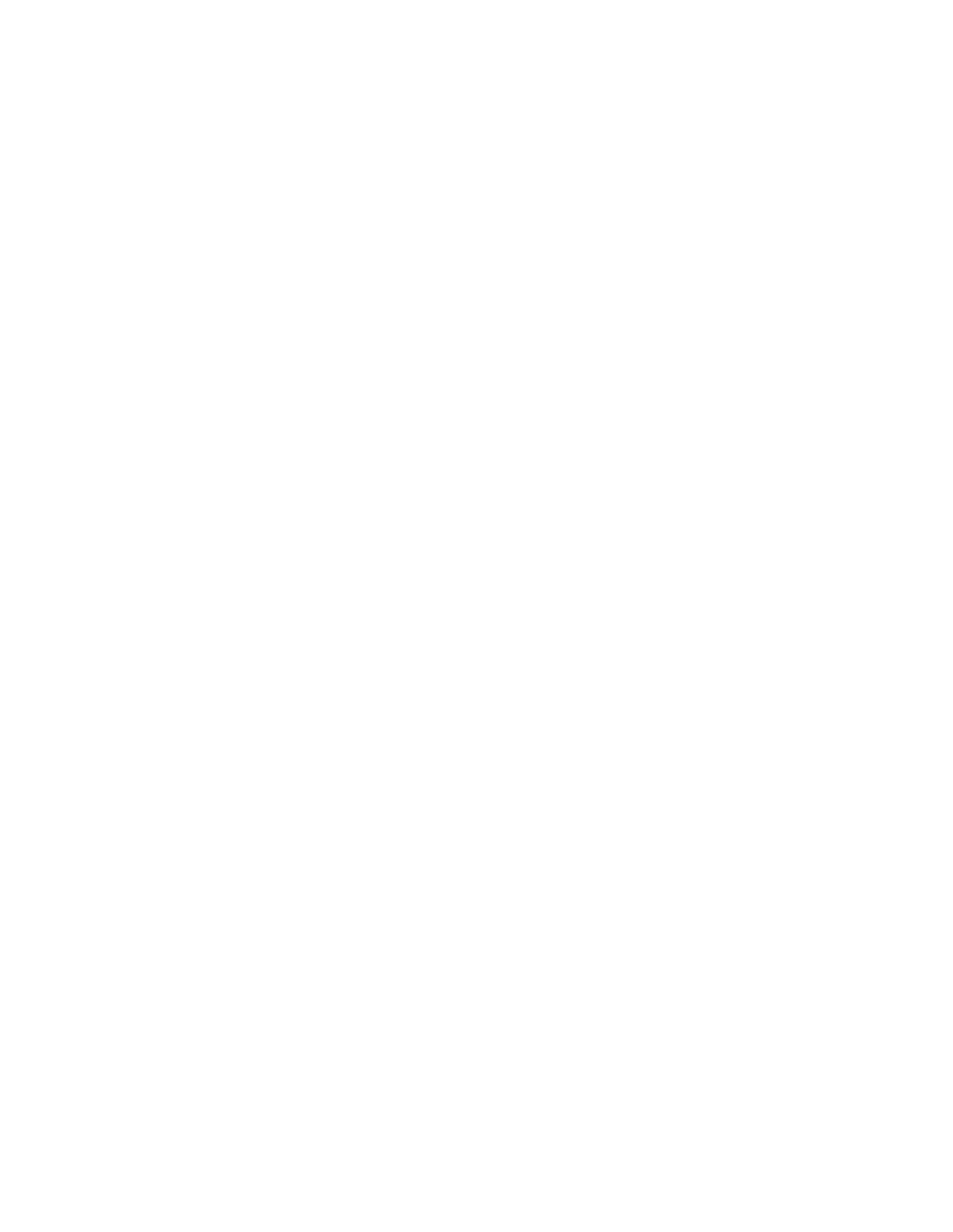## **INITIAL POVERTY AND SOCIAL ANALYSIS**

| Country:                                                                                                                                                                                                                                                                                                                                                                                                                                                                                                                                                                                                                                                                                                                                                                                                                                                                                                                                                                                                                     | Georgia                                                                         | Project Title:            | Affordable Mortgage Finance                                                                                                                                                                                                                                                                                                                                                                                                                                                                                                                                                                                                                                                                                                                                                                                                                                                                                                                                                                                                                                                                                                                                                                                                                                                                                                                                                                                                                                                                                                                                                                                                                                                                                                                                                                                                                                                 |  |
|------------------------------------------------------------------------------------------------------------------------------------------------------------------------------------------------------------------------------------------------------------------------------------------------------------------------------------------------------------------------------------------------------------------------------------------------------------------------------------------------------------------------------------------------------------------------------------------------------------------------------------------------------------------------------------------------------------------------------------------------------------------------------------------------------------------------------------------------------------------------------------------------------------------------------------------------------------------------------------------------------------------------------|---------------------------------------------------------------------------------|---------------------------|-----------------------------------------------------------------------------------------------------------------------------------------------------------------------------------------------------------------------------------------------------------------------------------------------------------------------------------------------------------------------------------------------------------------------------------------------------------------------------------------------------------------------------------------------------------------------------------------------------------------------------------------------------------------------------------------------------------------------------------------------------------------------------------------------------------------------------------------------------------------------------------------------------------------------------------------------------------------------------------------------------------------------------------------------------------------------------------------------------------------------------------------------------------------------------------------------------------------------------------------------------------------------------------------------------------------------------------------------------------------------------------------------------------------------------------------------------------------------------------------------------------------------------------------------------------------------------------------------------------------------------------------------------------------------------------------------------------------------------------------------------------------------------------------------------------------------------------------------------------------------------|--|
| Lending/Financing<br>Modality:                                                                                                                                                                                                                                                                                                                                                                                                                                                                                                                                                                                                                                                                                                                                                                                                                                                                                                                                                                                               | Loan                                                                            | Department/<br>Division:  | Private Sector Operations Department/<br><b>Private Sector Financial Institutions</b>                                                                                                                                                                                                                                                                                                                                                                                                                                                                                                                                                                                                                                                                                                                                                                                                                                                                                                                                                                                                                                                                                                                                                                                                                                                                                                                                                                                                                                                                                                                                                                                                                                                                                                                                                                                       |  |
| <b>POVERTY IMPACT AND SOCIAL DIMENSIONS</b>                                                                                                                                                                                                                                                                                                                                                                                                                                                                                                                                                                                                                                                                                                                                                                                                                                                                                                                                                                                  |                                                                                 |                           |                                                                                                                                                                                                                                                                                                                                                                                                                                                                                                                                                                                                                                                                                                                                                                                                                                                                                                                                                                                                                                                                                                                                                                                                                                                                                                                                                                                                                                                                                                                                                                                                                                                                                                                                                                                                                                                                             |  |
| A. Links to the National Poverty Reduction Strategy and Country Partnership Strategy<br>The transaction with TBC Bank JSC (TBC) is aligned with the Asian Development Bank's (ADB) country partnership<br>strategy for Georgia, 2014–2018 and the government's Social-economic Development Strategy of Georgia (Georgia<br>2020). <sup>a</sup> It recognizes that limited access to affordable mortgage financing is a constraint to inclusive growth. The<br>transaction contributes to the national poverty reduction and inclusive growth strategy by enabling TBC to expand<br>its services to low- to medium-income households, focusing on an income group that earns up to GEL50,000 per<br>annum, especially for young families and women borrowers, to address their housing needs.                                                                                                                                                                                                                                 |                                                                                 |                           |                                                                                                                                                                                                                                                                                                                                                                                                                                                                                                                                                                                                                                                                                                                                                                                                                                                                                                                                                                                                                                                                                                                                                                                                                                                                                                                                                                                                                                                                                                                                                                                                                                                                                                                                                                                                                                                                             |  |
| <b>B.</b> Poverty Targeting:<br>⊠General intervention [alndividual or household (TI-H) [Geographic (TI-G) [Non-income MDGs (TI-M1, M2,<br>$etc.$ )<br>TBC will focus its provision of affordable mortgage finance on its urban customers funding home acquisition and<br>renovation. Affordable housing finance in urban areas can contribute to strengthening a stable middle- and lower<br>middle-income class that is relatively resilient to external shocks through asset building, which reduces financial<br>burdens in retirement.                                                                                                                                                                                                                                                                                                                                                                                                                                                                                   |                                                                                 |                           |                                                                                                                                                                                                                                                                                                                                                                                                                                                                                                                                                                                                                                                                                                                                                                                                                                                                                                                                                                                                                                                                                                                                                                                                                                                                                                                                                                                                                                                                                                                                                                                                                                                                                                                                                                                                                                                                             |  |
| C. Poverty and Social Analysis                                                                                                                                                                                                                                                                                                                                                                                                                                                                                                                                                                                                                                                                                                                                                                                                                                                                                                                                                                                               |                                                                                 |                           |                                                                                                                                                                                                                                                                                                                                                                                                                                                                                                                                                                                                                                                                                                                                                                                                                                                                                                                                                                                                                                                                                                                                                                                                                                                                                                                                                                                                                                                                                                                                                                                                                                                                                                                                                                                                                                                                             |  |
| 1. Key issues and potential beneficiaries. The primary beneficiaries of the project will be TBC, which will onlend to<br>middle- and lower-income home buyers and renovators. The project aims to alleviate the key constraints associated<br>with foreign currency risk and short-term high interest rate loans faced by some of these direct beneficiaries in<br>accessing mortgage finance. Although housing began to be privatized in 1992, much of the Soviet-era housing stock<br>still requires renewal and renovation. At the same time, demand for low-cost, new housing in urban areas is<br>increasing. According to government statistics, at the start of 2018 58.3% of the population lived in urban<br>settlements. At the same time, almost one third of the total population lived in the capital, Tbilisi. Government<br>statistics also reported that 21.9% of the total population lived below the national poverty line in 2017 of which 18.6%<br>of the total urban population were living in poverty. |                                                                                 |                           |                                                                                                                                                                                                                                                                                                                                                                                                                                                                                                                                                                                                                                                                                                                                                                                                                                                                                                                                                                                                                                                                                                                                                                                                                                                                                                                                                                                                                                                                                                                                                                                                                                                                                                                                                                                                                                                                             |  |
| 2. Impact channels and expected systemic changes. Through ADB's long-term loan to TBC, middle- to lower-income<br>families will directly benefit through access to affordable mortgages via TBC bank branches and service channels.                                                                                                                                                                                                                                                                                                                                                                                                                                                                                                                                                                                                                                                                                                                                                                                          |                                                                                 |                           |                                                                                                                                                                                                                                                                                                                                                                                                                                                                                                                                                                                                                                                                                                                                                                                                                                                                                                                                                                                                                                                                                                                                                                                                                                                                                                                                                                                                                                                                                                                                                                                                                                                                                                                                                                                                                                                                             |  |
| 3. Focus of (and resources allocated in) the transaction TA or due diligence. Due diligence will focus on how the<br>transaction can improve access to finance and affordable housing and the development of mortgage-based<br>instruments. The team assess how the availability and utilization of affordable mortgage finance can be improved<br>and expanded to low- and middle-income families seeking finance from TBC.                                                                                                                                                                                                                                                                                                                                                                                                                                                                                                                                                                                                 |                                                                                 |                           |                                                                                                                                                                                                                                                                                                                                                                                                                                                                                                                                                                                                                                                                                                                                                                                                                                                                                                                                                                                                                                                                                                                                                                                                                                                                                                                                                                                                                                                                                                                                                                                                                                                                                                                                                                                                                                                                             |  |
| Ш.<br><b>GENDER AND DEVELOPMENT</b>                                                                                                                                                                                                                                                                                                                                                                                                                                                                                                                                                                                                                                                                                                                                                                                                                                                                                                                                                                                          |                                                                                 |                           |                                                                                                                                                                                                                                                                                                                                                                                                                                                                                                                                                                                                                                                                                                                                                                                                                                                                                                                                                                                                                                                                                                                                                                                                                                                                                                                                                                                                                                                                                                                                                                                                                                                                                                                                                                                                                                                                             |  |
| and participation in decision making?<br>disbursement).                                                                                                                                                                                                                                                                                                                                                                                                                                                                                                                                                                                                                                                                                                                                                                                                                                                                                                                                                                      | likely reflects persistent income disparities between men and women in Georgia. | $\boxtimes$ Yes $\Box$ No | 1. What are the key gender issues in the sector and/or subsector that are likely to be relevant to this project or<br>program? The key gender issue relevant to the transaction is the promotion of gender equality in obtaining mortgage<br>finance by individuals and households, especially households led by women in low-income segments up to<br>GEL50,000 annual income. TBC's business approach promotes equal treatment of male and female customers in<br>assessing applications for mortgage finance, but higher value mortgages are often co-signed by couples (i.e., wives<br>and husbands) in a household or other family household members that have excess cash income as collateral. This<br>2. Does the proposed project or program have the potential to contribute to the promotion of gender equity and/or<br>empowerment of women by providing women's access to and use of opportunities, services, resources, assets,<br>The average monthly nominal wage of a Georgian female worker in the first quarter of 2018 was 64% of that of a<br>Georgian male. However, 75% of TBC's mortgage borrowers and 60% of its mortgage volume are concentrated in<br>the low-income brackets up to GEL50,000 per annum, indicating a more favorable gender balance in June 2018. A<br>gender action plan will be produced during due diligence that will enable TBC to promote gender equality in<br>accessing its retail financing products, including mortgage finance. The team will work with TBC to set minimum<br>targets for women borrowers, especially female mortgage borrowers with an annual income of up to GEL50,000.<br>The team expects TBC can more than double the amount of mortgage loans outstanding to female borrowers by<br>2022 and will seek a commitment to a tracking system for gender-segregated and family status (borrowers and |  |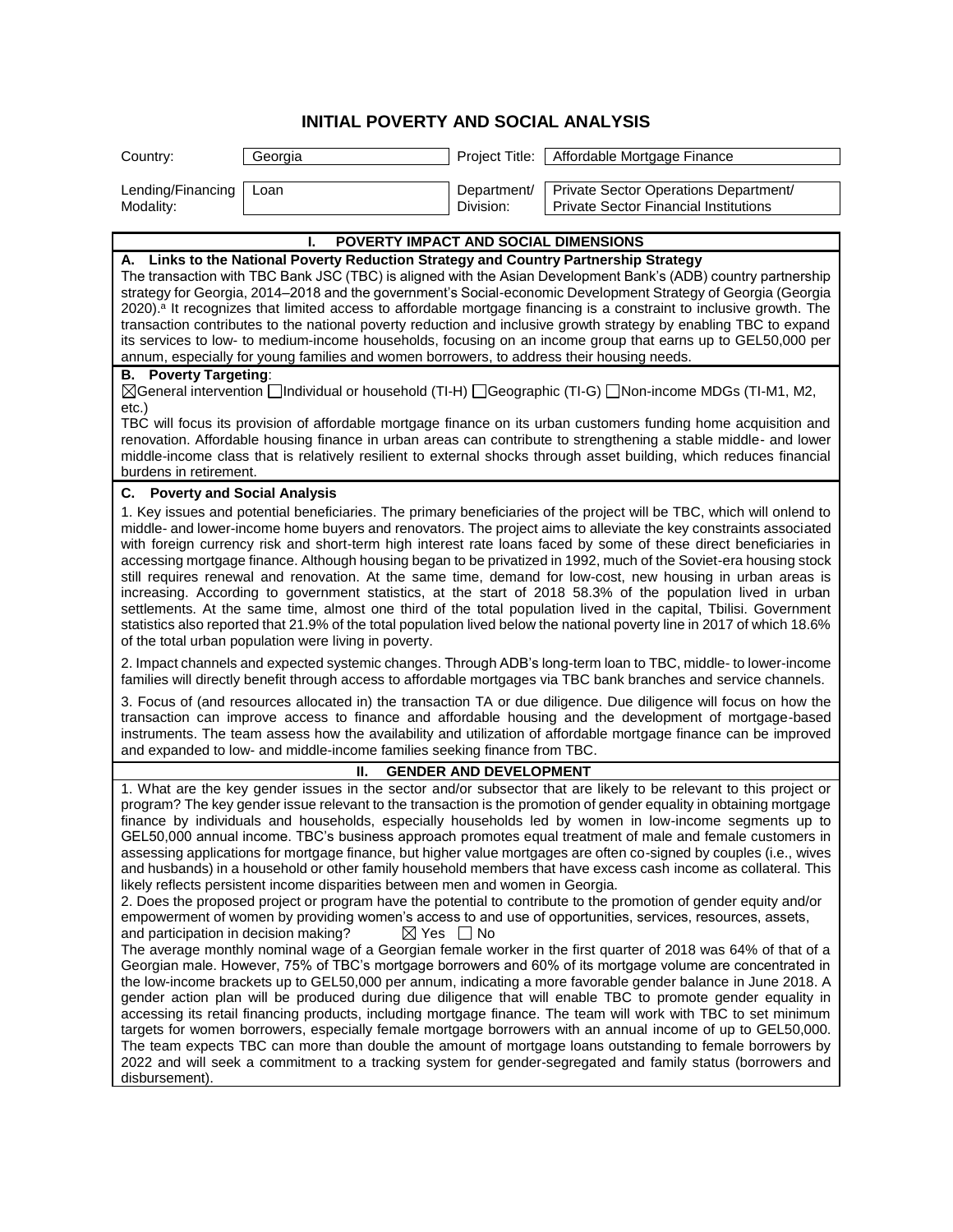| 3. Could the proposed project have an adverse impact on women and/or girls or widen gender inequality?<br>$\Box$ Yes $\boxtimes$ No                                                                                                                                                                                                                                                                                                                                                                                                                                                                                                                                                                                                                                                                                                                                                                                                                                                                                                                                                                    |  |  |  |  |
|--------------------------------------------------------------------------------------------------------------------------------------------------------------------------------------------------------------------------------------------------------------------------------------------------------------------------------------------------------------------------------------------------------------------------------------------------------------------------------------------------------------------------------------------------------------------------------------------------------------------------------------------------------------------------------------------------------------------------------------------------------------------------------------------------------------------------------------------------------------------------------------------------------------------------------------------------------------------------------------------------------------------------------------------------------------------------------------------------------|--|--|--|--|
| Georgia's constitution upholds the principle of equal rights for men and women. The country has ratified the<br>Convention on the Elimination of All Forms of Discrimination Against Women and its optional protocol and the Law<br>on Gender Equality was passed in 2010. Article 10 of the law ensures that spouses have equal rights to own,<br>acquire, manage, and administer property. Further protections against discrimination were established in the country<br>in 2014 with the passing of the Law on the Elimination of all Forms of Discrimination.                                                                                                                                                                                                                                                                                                                                                                                                                                                                                                                                      |  |  |  |  |
| 4. Indicate the intended gender mainstreaming category:<br>$\Box$ GEN (gender equity)<br>$\boxtimes$ EGM (effective gender mainstreaming)<br>SGE (some gender elements)<br><u> </u> NGE (no gender elements)                                                                                                                                                                                                                                                                                                                                                                                                                                                                                                                                                                                                                                                                                                                                                                                                                                                                                           |  |  |  |  |
| PARTICIPATION AND EMPOWERMENT<br>III.                                                                                                                                                                                                                                                                                                                                                                                                                                                                                                                                                                                                                                                                                                                                                                                                                                                                                                                                                                                                                                                                  |  |  |  |  |
| 1. Who are the main stakeholders of the project, including beneficiaries and negatively affected people? Identify<br>how they will participate in the project design. Potential housing and mortgage finance borrowers will participate<br>through extensive market research activity already undertaken by TBC in determining the most appropriate lending<br>products.                                                                                                                                                                                                                                                                                                                                                                                                                                                                                                                                                                                                                                                                                                                               |  |  |  |  |
| 2. How can the project contribute (in a systemic way) to engaging and empowering stakeholders and beneficiaries,<br>particularly, the poor, vulnerable, and excluded groups? What issues in the project design require participation of<br>the poor and excluded? TBC has extensive national networks of branches and fintech service channels through<br>which to engage and empower beneficiaries.                                                                                                                                                                                                                                                                                                                                                                                                                                                                                                                                                                                                                                                                                                   |  |  |  |  |
| 3. What are the key, active, and relevant civil society organizations (CSOs) in the project area? What is the level of<br>civil society organization participation in the project design? There are no relevant CSOs identified that can be<br>engaged to actively participate in the project, however TBC will ensure participation of interested CSOs through<br>information sharing and consultation.                                                                                                                                                                                                                                                                                                                                                                                                                                                                                                                                                                                                                                                                                               |  |  |  |  |
| $\boxtimes$ Information generation and sharing (L) $\boxtimes$ Consultation (L)<br><b>Collaboration</b><br>$\Box$ Partnership                                                                                                                                                                                                                                                                                                                                                                                                                                                                                                                                                                                                                                                                                                                                                                                                                                                                                                                                                                          |  |  |  |  |
| 4. Are there issues during project design for which participation of the poor and excluded is important? What are<br>they and how should they be addressed? $\Box$ Yes<br>$\boxtimes$ No                                                                                                                                                                                                                                                                                                                                                                                                                                                                                                                                                                                                                                                                                                                                                                                                                                                                                                               |  |  |  |  |
| TBC maintains a strong public profile through its branch presence and marketing, which allow it to participate actively<br>with civil society.                                                                                                                                                                                                                                                                                                                                                                                                                                                                                                                                                                                                                                                                                                                                                                                                                                                                                                                                                         |  |  |  |  |
| IV.<br><b>SOCIAL SAFEGUARDS</b>                                                                                                                                                                                                                                                                                                                                                                                                                                                                                                                                                                                                                                                                                                                                                                                                                                                                                                                                                                                                                                                                        |  |  |  |  |
| A. Involuntary Resettlement Category □ A □ B<br>$\Box$ $C$ $\Box$ FI-C                                                                                                                                                                                                                                                                                                                                                                                                                                                                                                                                                                                                                                                                                                                                                                                                                                                                                                                                                                                                                                 |  |  |  |  |
| 1. Does the project have the potential to involve involuntary land acquisition resulting in physical and economic<br>$\boxtimes$ No The sub-borrowers through ADB's loan to TBC will be unincorporated individuals<br>displacement? $\Box$ Yes<br>borrowing funds to purchase or renovate residential property. Mortgage loan finance cannot fund compulsory<br>acquisition of land by government expropriation in Georgia. Involuntary resettlement impacts through the use of<br>facility funds are therefore not anticipated. Residential property construction and renovation is not a prohibited<br>investment activity. All facility sub-loan applications will be assessed for compliance with national laws and<br>regulations through the credit appraisal process. No additional measures are required.                                                                                                                                                                                                                                                                                      |  |  |  |  |
| 2. What action plan is required to address involuntary resettlement as part of the transaction TA or due diligence<br>process?                                                                                                                                                                                                                                                                                                                                                                                                                                                                                                                                                                                                                                                                                                                                                                                                                                                                                                                                                                         |  |  |  |  |
|                                                                                                                                                                                                                                                                                                                                                                                                                                                                                                                                                                                                                                                                                                                                                                                                                                                                                                                                                                                                                                                                                                        |  |  |  |  |
| $\Box$ Resettlement plan<br>$\Box$ Resettlement framework<br>Social impact matrix                                                                                                                                                                                                                                                                                                                                                                                                                                                                                                                                                                                                                                                                                                                                                                                                                                                                                                                                                                                                                      |  |  |  |  |
| $\boxtimes$ None<br>Environmental and social management system arrangement                                                                                                                                                                                                                                                                                                                                                                                                                                                                                                                                                                                                                                                                                                                                                                                                                                                                                                                                                                                                                             |  |  |  |  |
| B. Indigenous Peoples Category □ A □ B □ C ⊠ FI-C                                                                                                                                                                                                                                                                                                                                                                                                                                                                                                                                                                                                                                                                                                                                                                                                                                                                                                                                                                                                                                                      |  |  |  |  |
| 1. Does the proposed project have the potential to directly or indirectly affect the dignity, human rights, livelihood<br>$\boxtimes$ No<br>systems, or culture of indigenous peoples?<br>II Yes<br>2. Does it affect the territories or natural and cultural resources indigenous peoples own, use, occupy, or claim, as<br>The sub-borrowers from ADB's loan to TBC will be unincorporated<br>their ancestral domain? $\Box$ Yes<br>$\boxtimes$ No<br>individuals borrowing funds to purchase or renovate residential property.<br>3. Will the project require broad community support of affected indigenous communities? $\square$ Yes $\boxtimes$ No Sub-<br>loan activity is not expected to directly or indirectly affect the dignity, human rights, livelihood systems, or culture of<br>any ethnic minority or indigenous people's groups in Georgia.<br>4. What action plan is required to address risks to indigenous peoples as part of the transaction TA or due<br>diligence process?<br>Indigenous peoples plan<br>$\Box$ Indigenous peoples planning framework<br>Social impact matrix |  |  |  |  |